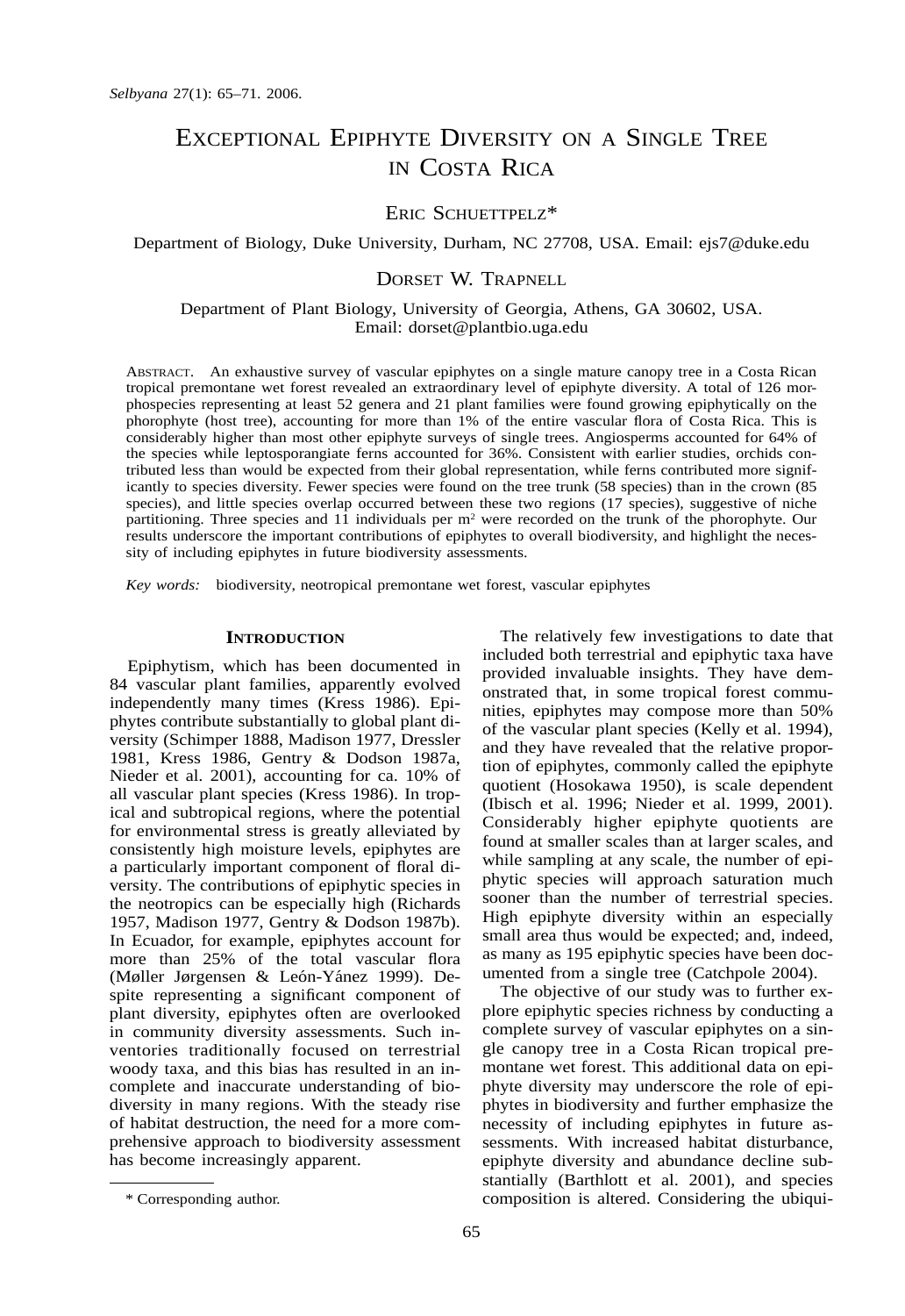|                 | Angiosperm     |          | Fern           |          | Total          |          |
|-----------------|----------------|----------|----------------|----------|----------------|----------|
| Location        | <b>Species</b> | Families | <b>Species</b> | Families | <b>Species</b> | Families |
| Trunk only      | 24             |          |                |          | 41             |          |
| Crown only      | 47             |          | 21             |          | 68             |          |
| Trunk and crown | 10             | 6        |                | 6        |                | 12       |
| Total           | 81             |          | 45             | 8        | 126            | 21       |

TABLE 1. Taxonomic and spatial distribution of vascular epiphytes collected from a single canopy tree in a Costa Rican tropical premontane wet forest.

Note: Taxonomy follows that of the Instituto Nacional de Biodiversidad (INBio), Costa Rica (http:// www.inbio.ac.cr/).

tous nature of human-induced habitat disturbance, the need for information concerning the contributions of epiphytic taxa and the distribution of epiphytic diversity is ever more urgent.

#### **MATERIALS AND METHODS**

The single-tree survey was conducted at the Reserva Biológica Alberto Brenes, situated in tropical premontane wet forest (at ca. 1000 m with ca. 4000 mm annual precipitation) on the Atlantic slope of Costa Rica in June 2002. A recently fallen  $(<$  5 days prior to the survey) mature canopy tree was selected to allow unrestricted and comprehensive epiphyte sampling. The phorophyte (host tree), identified as *Pseudolmedia mollis* Standl. (Moraceae), was ca. 30 m tall with a diameter at breast height (dbh) of 0.64 m, comparable to other mature trees in the surrounding forest. The trunk (measured from the ground to the first major ramification) accounted for ca. 11 m of total height, and the crown (from the first major branch upward) accounted for ca. 19 m. All vascular epiphytes were collected from the trunk to facilitate a description of epiphyte diversity, abundance, and density on this portion of the tree. From the crown, representatives of each morphologically distinct taxon were collected, without consideration of abundance or density because the crown partially shattered when the tree fell, precluding accurate assessment. All collections were sorted and identified to the lowest possible taxonomic rank. Many collections were sterile; therefore, not every individual could be assigned a species name. Such individuals were evaluated relative to other named and un-named individuals to assess whether or not they represented unique taxa. Juvenile plants, not assignable to a mature collection or not distinct from the other collections, were excluded from the study. Voucher specimens corresponding to each taxon were deposited at the Museo Nacional de Costa Rica (CR), see APPENDIX.

### **RESULTS AND DISCUSSION**

At first glance, the study tree appeared somewhat depauperate of vascular epiphytes. Its bark was relatively smooth and unfurrowed and, compared to many of the canopy trees standing in the forest, its epiphyte load initially appeared somewhat disappointing. Upon completion of the survey, however, 126 morphospecies representing at least 52 genera and 21 families were found growing epiphytically on the tree (TABLE 1, APPENDIX). All but three morphospecies were identified to family, and 117 were identified to genus. Time constraints prevented cultivation of unassigned individuals, and only 57 taxa could be assigned to named species. Nonetheless, indications are that most, if not all, of the 126 taxa represent true species. This result reveals an exceptional diversity of epiphytes at a reduced spatial scale (i.e., a single phorophyte). The number of epiphytic taxa supported by this single tree represents more than 1% of the entire vascular flora of Costa Rica (Obando 2002). Although Costa Rica is an admittedly small country, its unique geographic features have given rise to a variety of habitats that lie in close proximity to one another. Flanked by two oceans, the country's climate is strongly influenced by oceanic winds and currents from the Caribbean and the Pacific Ocean. Furthermore, the country is bisected by three cordilleras (elevations from sea level to 3820 m) with adjacent slopes in different orientations. These physical features have given rise to an unusually large number of distinct habitats, from very dry to very wet, which in turn have contributed to extraordinary levels of biodiversity.

The number of species documented by this single-tree study in Costa Rica is considerably higher than numbers reported in most other single-tree epiphyte surveys. Previous investigations have uncovered up to 41 epiphytic species on a single tree in Southeast Asia (Went 1940) and up to 45 species on a single tree in Africa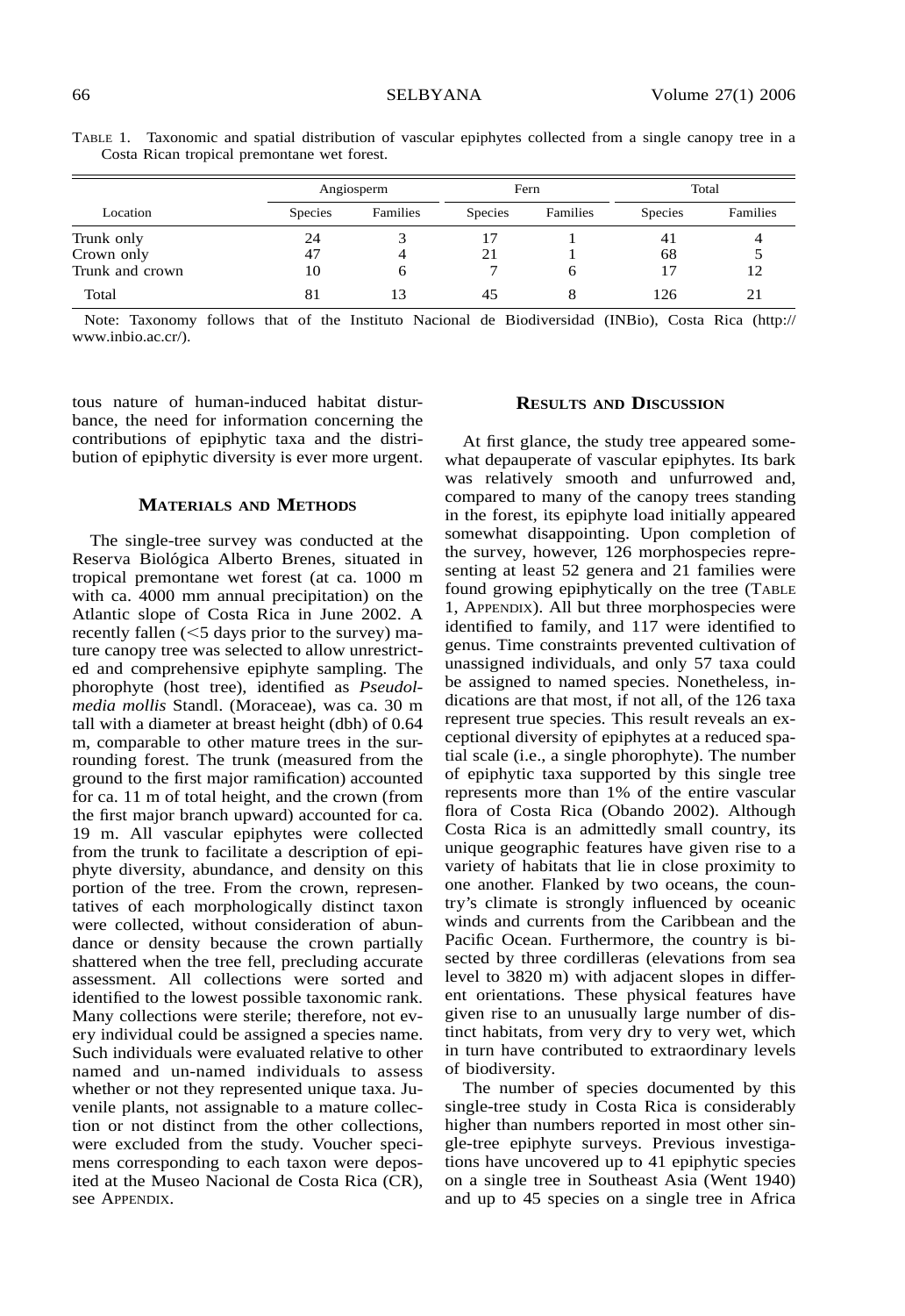(Biedinger & Fisher 1996). In the neotropics, the documented numbers are generally higher, but only up to 72 species from a single tree in French Guiana (Freiberg 1999), 107 from a single tree in Mexico (Valdivia 1977), and 109 from a single tree in Ecuador (Nowicki 1998). To date, just one available study has reported a higher number of epiphyte species from a single tree; Catchpole (2004) found 195 vascular epiphyte species on an emergent canopy tree in a Peruvian cloud forest.

Of the 126 taxa occupying the Costa Rican study tree, angiosperms accounted for 64% (81 species), and leptosporangiate ferns accounted for 36% (45 species, see TABLE 1). Other vascular plant lineages were not found. The Orchidaceae, Araceae, and Lomariopsidaceae were the most species-rich families on the phorophyte (with 25, 20, and 15 species, respectively). The remaining families were each represented by  $\leq 8$ species (APPENDIX). Orchids and ferns are the predominant vascular epiphytes nearly everywhere (Gentry & Dodson 1987b), and this was certainly true on the Costa Rican study tree; together, orchids and ferns accounted for more than half the species observed. On the scale of this one phorophyte, however, we found substantial departures from the contributions of these taxa on a global scale. Worldwide, orchids compose the most strikingly diverse group of epiphytes (Gentry & Dodson 1987b). More than 70% of orchid species are epiphytic, and these account for ca. 60% of all vascular epiphytes ten times as many as any other vascular plant family (Kress 1986). The mere 20% contribution of orchids on the study tree represents a significant departure from the global figure, but this is consistent with the observation that orchids generally occur in low densities in undisturbed tropical forests (Nieder et al. 1999, Koopowitz 2001). Orchids are generally rare, and sampling on the scale of a single tree is unlikely to accurately reflect their forest-wide species richness; therefore, larger scale surveys are needed. Worldwide, ferns account for more than 10% of the epiphyte species (Kress 1986); however, on our study tree, they comprised 36% (45 species) of the epiphytic species. Although skewed, these numbers are in agreement with reports that epiphytic ferns are more evenly distributed and thus contribute more dramatically to species diversity at smaller spatial scales (Nadkarni 1985, Hietz & Hietz-Seifert 1995a, Nieder et al. 1999).

A comparison of epiphytes sampled from the two partitions of the phorophyte revealed that the trunk harbored considerably fewer species (58 species) than did the crown (85 species; TA-BLE 1). Little species overlap occurred between these two regions of the tree, with only 13% (17

species) of the species found growing in both (TABLE 1). At the family level, however, substantial overlap did occur, with 12 of 21 families found in both the trunk and crown partitions. Even so, four families occurred exclusively on the trunk (Begoniaceae, Dryopteridaceae, Marcgraviaceae, and Urticaceae), and five families were restricted to the crown (Araliaceae, Clusiaceae, Ericaceae, Oleandraceae, and Rubiaceae). Other plant families showed biases toward one partition or the other of the study tree (e.g., Bromeliaceae and Orchidaceae tended to be more prevalent in the crown; APPENDIX). Although these data from a single tree are based on a qualitative rather than quantitative assessment, they do support the notion of some degree of withintree niche partitioning. This is consistent with the results of earlier studies that have evaluated the vertical distribution of epiphytes (Johansson 1974, Gentry & Dodson 1987b, ter Steege & Cornelissen 1989, Hietz & Hietz-Seifert 1995b, Freiberg 1996). Because of the general tendency for epiphytic species to occupy various positions within a tree (Hietz & Hietz-Seifert 1995b); however, comprehensive sampling of multiple trees is necessary to identify the true extent and precise nature of any niche partitioning.

Species and plant density were assessed only for the trunk, since the crown shattered partially when the tree fell, precluding accurate assessment. On the tree trunk, 239 epiphytes belonging to 58 species were collected. This represents a density of ca. three species and 11 individuals per m2 (based on an estimated surface area of  $22 \text{ m}^2$  calculated from height and dbh; see AP-PENDIX). Ferns occurred at higher individual densities on the tree trunk than did angiosperms, accounting for 59% of the individuals but only 41% of the species, further supporting the notion that ferns occur at higher densities in forests than do other epiphytes. Only six taxa were represented by  $\geq 10$  individuals on the trunk: five ferns (*Asplenium auriculatum, Asplenium pteropus, Campyloneurum sphenodes, Elaphoglossum erinaceum,* and *Pecluma* sp. 1) and one angiosperm (*Pilea diversissima*; APPENDIX).

#### **CONCLUSION**

The results presented here reveal an extraordinary level of epiphyte diversity on a single phorophyte and further underscore the significant contributions of epiphytes to overall biodiversity levels. Although the study observations were limited to one tree, the small-scale patterns observed in many ways echoed the small- and even large-scale patterns documented in earlier studies. The geographic distribution of epiphytic diversity, however, is still not fully understood.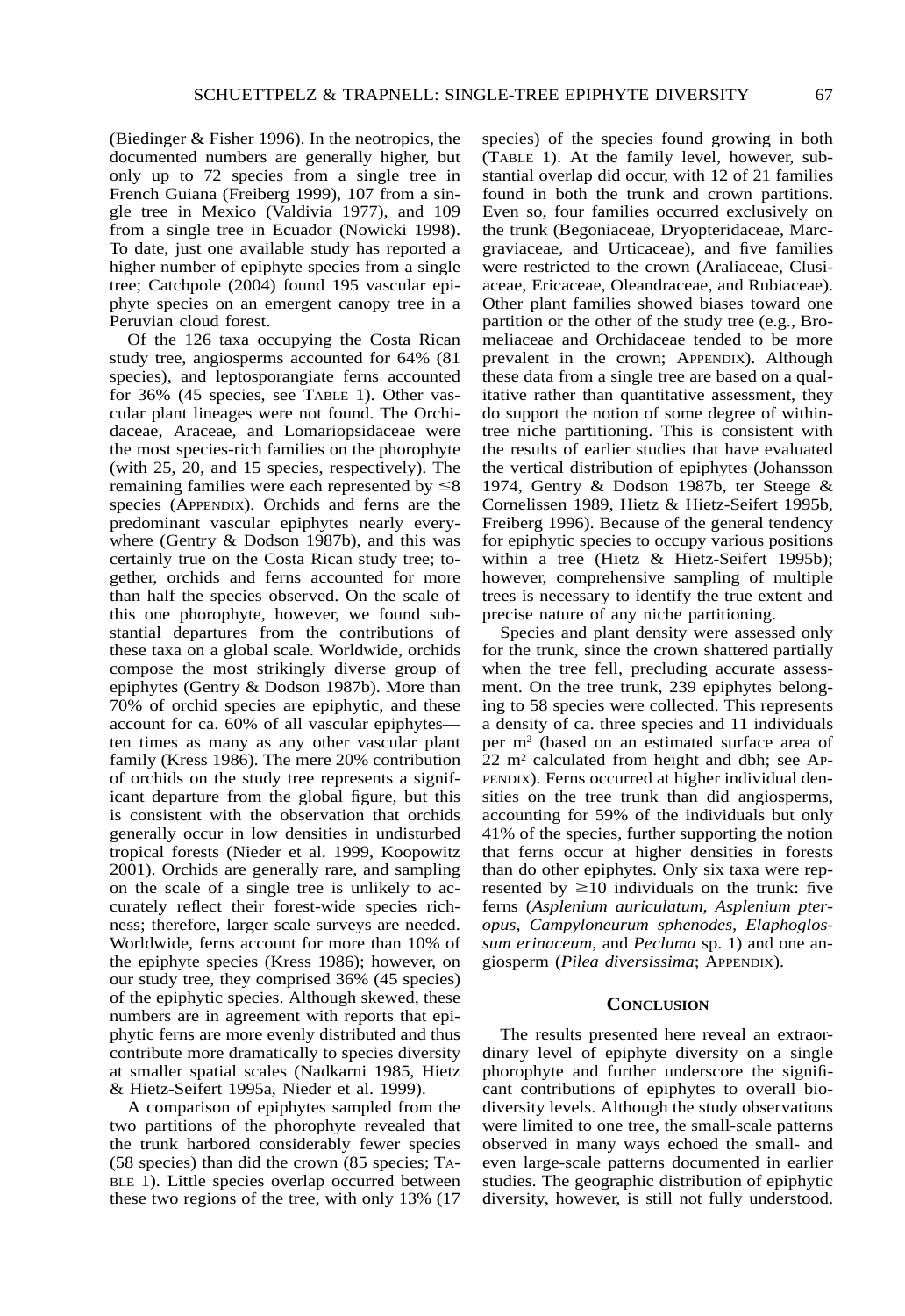Clearly environmental moisture and altitude both play key roles (Gentry & Dodson 1987a, 1987b; Ibisch et al. 1996; Nieder et al. 1999), but just how closely the distribution of epiphytic diversity mirrors that of more commonly sampled woody terrestrial taxa remains to be seen. For now, accurate appraisals of biodiversity and effective conservation policy decisions in these times of increasing habitat disturbance and destruction mandate the inclusion of epiphytes in biodiversity surveys.

#### **ACKNOWLEDGMENTS**

This survey was conducted as part of an Organization for Tropical Studies course in Tropical Plant Systematics (OTS 2002-9). We thank Mario Blanco, Brad Boyle, Bill Haber, Robbin Moran, Orlando Vargas, and Willow Zuchowski for their assistance in the identification of largely sterile plant material. We also thank Jim Hamrick, Peter Hietz, François Lutzoni, Kathleen Pryer, Rachel Spigler, and Donald Stone for helpful advice and comments on earlier versions of this manuscript. Financial assistance was provided by the Organization for Tropical Studies, Duke University, and the University of Georgia.

#### **LITERATURE CITED**

- Barthlott, W., V. Schmit-Neuerburg, J. Nieder, and S. Engwald. 2001. Diversity and abundance of vascular epiphytes: a comparison of secondary vegetation and primary montane rain forest in the Venezuelan Andes. Pl. Ecol. 152: 145–156.
- Biedinger, N. and E. Fischer. 1996. Epiphytic vegetation and ecology in Central African forests (Rwanda, Zaire). Ecotropica 2: 121–142.
- Catchpole, D.J. 2004. ''The ecology of vascular epiphytes on a *Ficus* L. host (Moraceae) in a Peruvian cloud forest.'' Honors thesis, School of Geography & Environmental Studies, University of Tasmania, Australia.
- Dressler, R.L. 1981. The Orchids: Natural History and Classification. Harvard University Press, Cambridge, Mass.
- Freiberg, M. 1996. Spatial distribution of vascular epiphytes on three emergent canopy trees in French Guiana. Biotropica 28: 345–355.
	- . 1999. The vascular epiphytes on a *Virola michelii* tree (Myristicaceae) in French Guiana. Ecotropica 5: 75–81.
- Gentry, A.H. and C.H. Dodson. 1987a. Contribution of nontrees to species richness of a tropical rain forest. Biotropica 19: 149–156.
	- . 1987b. Diversity and biogeography of neotropical vascular epiphytes. Ann. Missouri Bot. Gard. 74: 205–233.
- Hietz, P. and U. Hietz-Seifert. 1995a. Intra- and interspecific relations within an epiphyte community in a Mexican humid montane forest. Selbyana 16: 135–140.
- . 1995b. Structure and ecology of epiphyte communities of a cloud forest in central Veracruz, Mexico. J. Veg. Sci. 6: 719–728.
- Hosokawa, T. 1950. Epiphyte-quotient. Bot. Mag. (Tokyo) 63: 18–19.
- Ibisch P., A. Boegner, J. Nieder, and W. Barthlott. 1996. How diverse are neotropical epiphytes? An analysis based on the Catalogue of the Flowering Plants and Gymnosperms of Peru. Ecotropica 2: 13–28.
- Johansson, D.R. 1974. Ecology of the vascular epiphytes of West African rainforest. Acta Phytogeogr. Suec. 59: 1–129.
- Kelly, D.L., E.V.J. Tanner, E.M. Nic Lughadha, and V. Kapos. 1994. Floristics and biogeography of a rain forest in the Venezuelan Andes. J. Biogeogr. 21: 421–440.
- Koopowitz, H. 2001. Orchids and Their Conservation. Timber Press, Portland, Ore.
- Kress, W.J. 1986. The systematic distribution of vascular epiphytes: an update. Selbyana 9: 2–22.
- Madison, M. 1977. Vascular epiphytes: their systematic occurrence and salient features. Selbyana 2:  $1 - 13$ .
- Møller Jørgensen, P. and S. León-Yánez, eds. 1999. Catalogue of the Vascular Plants of Ecuador. Missouri Botanical Garden Press, St. Louis.
- Nadkarni, N.M. 1985. An ecological overview and checklist of vascular epiphytes in the Monteverde Cloud Forest Reserve, Costa Rica. Brenesia 24: 55–62.
- Nieder, J., S. Engwald, and W. Barthlott. 1999. Patterns of neotropical epiphyte diversity. Selbyana 20: 66–75.
- Nieder, J., J. Prósperi, and G. Michaloud. 2001. Epiphytes and their contribution to canopy diversity. Pl. Ecol. 153: 51–63.
- Nowicki, C. 1998. "Diversität epiphytischer und terrestrischer Pflanzen eines ecuadorianischen Bergnebelwaldes im Vergleich.'' Diploma thesis, Botanisches Institut, Universität Bonn, Germany.
- Obando, V. 2002. Biodiversidad en Costa Rica: Estado del Conocimiento y Gestión. Instituto Nacional de Biodiversidad, Santo Domingo de Heredia.
- Richards, P.W. 1957. The Tropical Rain Forest. Cambridge University Press. Cambridge, UK.
- Schimper, A.F.W. 1888. Die epiphytische Vegetation Amerikas. Botanische Mitteilungen aus den Tropen, Heft 2. G. Fischer, Jena.
- ter Steege, H. and J.H.C. Cornelissen. 1989. Distribution and ecology of vascular epiphytes in lowland rain forest of Guyana. Biotropica 21: 331– 339.
- Valdivia, P.E. 1977. Estudio botánico y ecológico de la región del Río Uxpanapa, Veracruz. No. 4: Las Epífitas. Biotica 2: 55-81.
- Went, F.W. 1940. Soziologie der epiphyten eines tropischen Urwaldes. Ann. Jard. Bot. Buitenzorg 50: 1–98.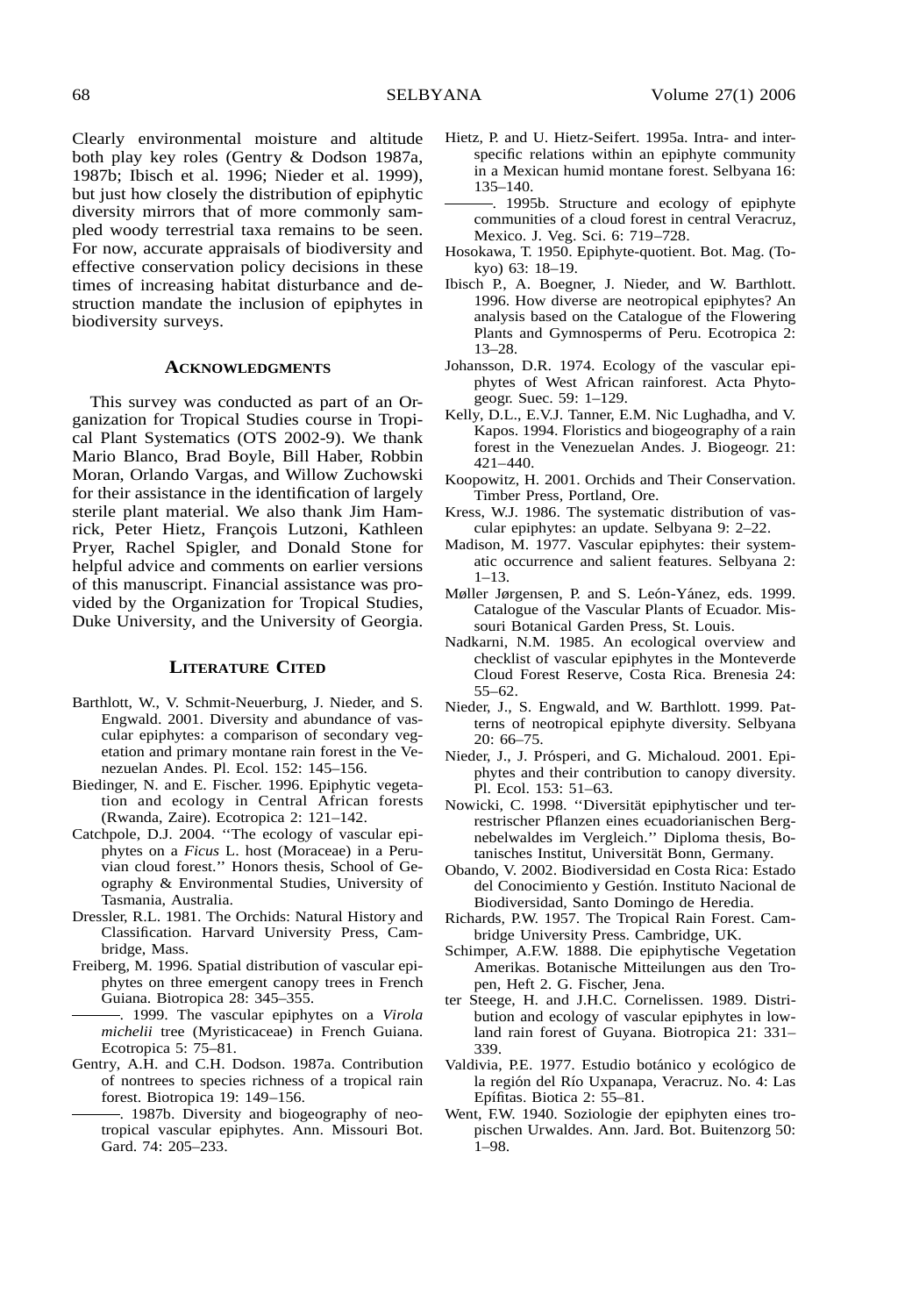| Taxon                                                 | Trunk                    | Crown                    | Voucher                  |
|-------------------------------------------------------|--------------------------|--------------------------|--------------------------|
| Angiosperms                                           |                          |                          |                          |
| Araceae                                               |                          |                          |                          |
| Anthurium sp. 1                                       | $\mathbf{1}$             | $\! + \!\!\!\!$          | 106                      |
| Anthurium sp. 2                                       | $\overline{\phantom{0}}$ | $^{+}$                   | 107                      |
| Anthurium sp. 3                                       |                          | $^{+}$                   | 108                      |
| Anthurium sp. 4                                       |                          | $^{+}$                   | 109                      |
| Anthurium sp. 5                                       |                          | $^{+}$                   | 110                      |
| Anthurium sp. 6                                       | 1                        | $\overline{\phantom{0}}$ | 111                      |
| Anthurium sp. 7                                       | $\overline{c}$           |                          | 112                      |
| Anthurium sp. 8                                       | 3                        |                          | 113                      |
| Monstera sp. 1                                        | $\mathbf{1}$             |                          | 105                      |
| Philodendron sp. 1                                    | 5                        |                          | 114                      |
| Philodendron sp. 2                                    | $\mathbf{1}$             |                          | 115                      |
| Philodendron sp. 3                                    | $\mathbf{1}$             |                          | 116                      |
| Philodendron sp. 4                                    | $\mathbf{1}$             | $^{+}$                   | 117                      |
| Philodendron sp. 5                                    | $\overline{c}$           | $\overline{\phantom{0}}$ | 118                      |
| Philodendron sp. 6                                    | $\tau$                   |                          | 119                      |
| Philodendron sp. 7                                    | $\overline{\phantom{0}}$ | $^{+}$                   | 120                      |
| Philodendron sp. 8                                    |                          | $^{+}$                   | 121                      |
| Philodendron sp. 9                                    | 1                        | $^{+}$                   | 122                      |
| Stenospermation sp. 1                                 | $\overline{\phantom{0}}$ | $^{+}$                   | 103                      |
| Stenospermation sp. 2                                 |                          | $^{+}$                   | 104                      |
| Araliaceae                                            |                          |                          |                          |
| Schefflera sp. 1                                      |                          | $^{+}$                   | 81                       |
| Begoniaceae                                           |                          |                          |                          |
| Begonia sp. 1                                         | 1                        |                          | 74                       |
| Begonia sp. 2                                         | 4                        |                          | 75                       |
| <b>Bromeliaceae</b>                                   |                          |                          |                          |
| Guzmania sp. 1                                        | 4                        | $^{+}$                   | 95                       |
| Guzmania sp. 2                                        |                          | $^{+}$                   | 96                       |
| Pitcairnia sp. 1                                      |                          | $^{+}$                   | 100                      |
| Tillandsia sp. 1                                      |                          | $^{+}$                   | 98                       |
| Vriesia sp. 1                                         |                          | $^{+}$                   | 97                       |
| Vriesia sp. 2                                         |                          | $^{+}$                   | 99                       |
| Indetermined sp. 1                                    |                          | $^{+}$                   | $\overline{\phantom{0}}$ |
| Clusiaceae                                            |                          |                          |                          |
| Indet. sp. 1                                          |                          | $^{+}$                   | 76                       |
| Ericaceae                                             |                          |                          |                          |
| Cavendishia complectens Hemsl.                        |                          | $^{+}$                   | 77                       |
| Indet. sp. 1                                          |                          | $^{+}$                   | 78                       |
| Indet. sp. 2                                          |                          | $^{+}$                   | 79                       |
| Indet. sp. 3                                          |                          | $^{+}$                   | 80                       |
| Gesneriaceae                                          |                          |                          |                          |
| Columnea cf. microphylla Klotzsch & Hanst. ex Oer     | 1                        | $^{+}$                   | 92                       |
| Drymonia sp. 1                                        | $\mathbf{1}$             |                          | 93                       |
| Indet. sp. 1                                          |                          | $^{+}$                   | 94                       |
| Marcgraviaceae                                        |                          |                          |                          |
| Marcgravia sp. 1                                      | 1                        |                          | 73                       |
| Melastomataceae                                       |                          |                          |                          |
| Blakea litoralis L.O. Williams                        | 7                        | $^+$                     | 69                       |
| Blakea sp. 1                                          | $\mathbf{1}$             |                          | 71                       |
| Blakea sp. 2                                          | $\mathbf{1}$             | $^{+}$                   | 72                       |
| Centradenia inaequilateralis (Schltdl. & Cham.) G.Don | 2                        |                          | 70                       |
| Orchidaceae                                           |                          |                          |                          |
| Chondrorhyncha reichenbachiana Schltr.                | 2                        |                          | 58                       |
| Dichaea sp. 1                                         | 1                        |                          | 60                       |
| Elleanthus cf. caricoides Nash                        | $\overline{\phantom{0}}$ | $^{+}$                   | 44                       |
| Elleanthus cf. lentii Barringer                       |                          | $^{+}$                   | 45                       |
| Elleanthus sp. 1                                      |                          | $^{+}$                   | 50                       |

APPENDIX. Spatial distributions of vascular epiphyte species collected from a single canopy tree in a Costa Rican tropical premontane wet forest.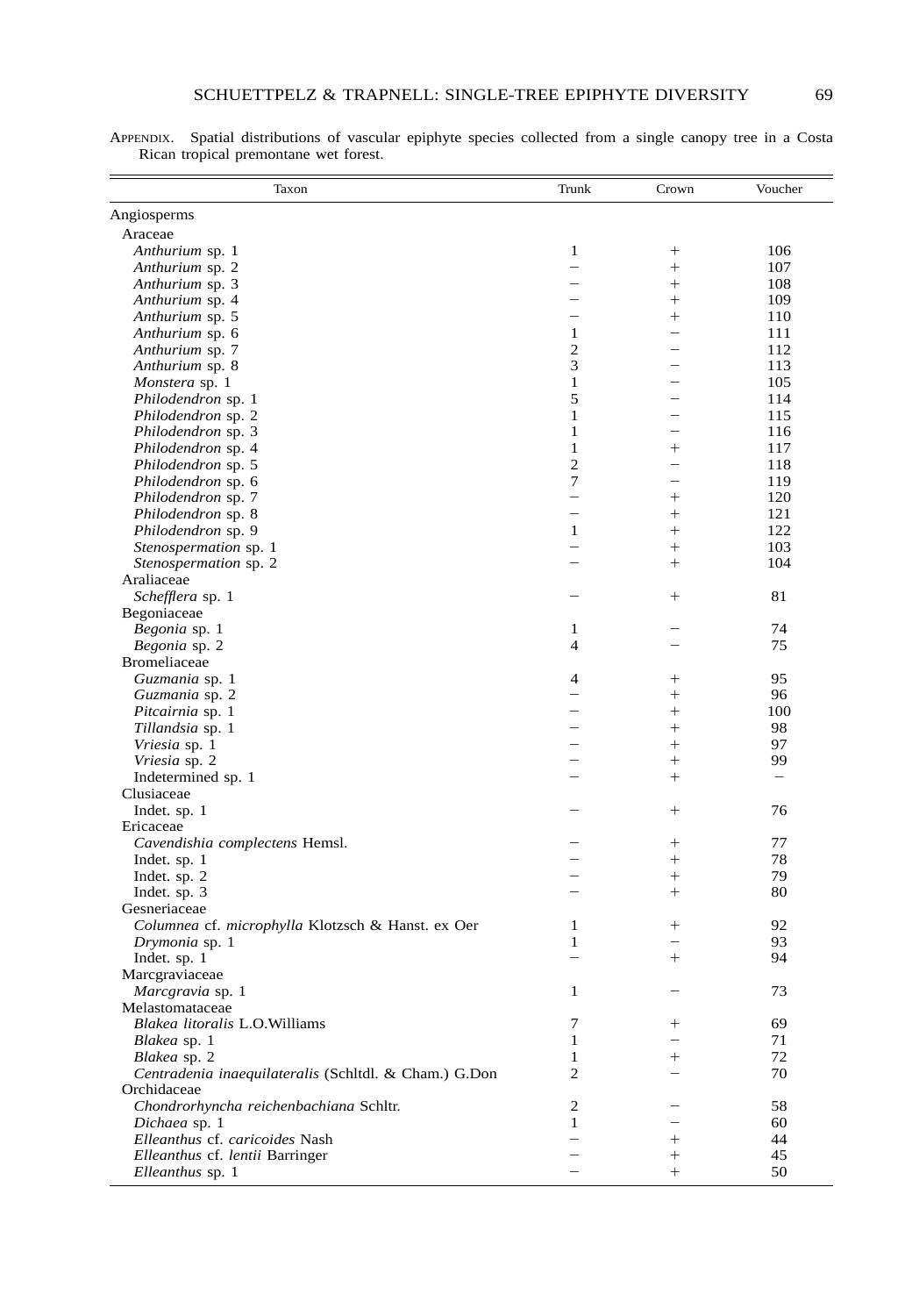APPENDIX. Continued.

| Taxon                                                                                           | Trunk                                                | Crown                    | Voucher                  |
|-------------------------------------------------------------------------------------------------|------------------------------------------------------|--------------------------|--------------------------|
| Epidendrum sp. 1                                                                                | $\overline{\phantom{0}}$                             | $^{+}$                   | 56                       |
| Epidendrum sp. 2                                                                                | $\overline{\phantom{0}}$                             | $^{+}$                   | $\overline{\phantom{0}}$ |
| Malaxis sp. 1                                                                                   | $\mathbf{1}$                                         | $\overline{\phantom{0}}$ | 62                       |
| Masdevallia nidifica Rchb. f.                                                                   | $\overline{\phantom{0}}$                             | $^{+}$                   | 101                      |
| Maxillaria brunnea Linden & Rchb. f.                                                            | $\overline{\phantom{0}}$<br>$\overline{\phantom{a}}$ | $^{+}$                   | 49                       |
| Maxillaria cf. bradeorum (Schltr.) L.O.Williams                                                 | $\mathbf{1}$                                         | $^{+}$<br>$^{+}$         | 46<br>48                 |
| Maxillaria confusa Ames & C.Schweinf.<br>Maxillaria fulgens (Rchb. f.) L.O.Williams             | $\overline{\phantom{0}}$                             | $^{+}$                   | 43                       |
| Maxillaria reichenheimiana Rchb. f.                                                             |                                                      | $^{+}$                   | 47                       |
| Pleurothallis sp. 1                                                                             |                                                      | $^{+}$                   | 55                       |
| Prosthechea cf. pygmaea (Hook.) W.E.Higgins                                                     | $\overline{\phantom{0}}$                             | $^{+}$                   | 40                       |
| Prosthechea vespa (Vell.) W.E.Higgins                                                           |                                                      | $^{+}$                   | 39                       |
| Scaphyglottis sp. 1                                                                             | $\mathbf{1}$                                         | $^{+}$                   | 61                       |
| Sobralia sp. 1                                                                                  | $\overline{\phantom{0}}$                             | $^{+}$                   | $\overline{\phantom{0}}$ |
| Stelis sp. 1                                                                                    |                                                      | $^{+}$                   | 52                       |
| Stelis sp. 2                                                                                    |                                                      | $^{+}$                   | 53                       |
| Stelis sp. 3                                                                                    |                                                      | $^{+}$                   | 51                       |
| Stelis sp. 4                                                                                    |                                                      | $^{+}$                   | 42                       |
| Stelis sp. 5<br>Stelis sp. 6                                                                    |                                                      | $^{+}$<br>$^{+}$         | 41<br>102                |
| Piperaceae                                                                                      |                                                      |                          |                          |
| Peperomia sp. 1                                                                                 | 3                                                    |                          | 86                       |
| Peperomia sp. 2                                                                                 | 8                                                    |                          | 87                       |
| Peperomia sp. 3                                                                                 | $\mathbf{1}$                                         |                          | 88                       |
| Peperomia sp. 4                                                                                 | 5                                                    | $^{+}$                   | 89                       |
| Peperomia sp. 5                                                                                 | $\overline{\phantom{0}}$                             | $^{+}$                   | 90                       |
| Peperomia sp. 6                                                                                 | $\mathfrak{2}$                                       |                          | 91                       |
| Sarcorachis naranjoana (C. DC.) Trel.                                                           | $\overline{\phantom{0}}$                             | $^{+}$                   | 85                       |
| Rubiaceae                                                                                       |                                                      |                          |                          |
| Cosmibuena sp. 1                                                                                |                                                      | $^{+}$                   | 82                       |
| Urticaceae                                                                                      |                                                      |                          |                          |
| Pilea diversissima Killip                                                                       | 20                                                   |                          | 83                       |
| Pilea ptericlada Donn.Sm.<br>Indet.                                                             | $\overline{4}$                                       |                          | 84                       |
| Indet. sp. 1                                                                                    |                                                      | $^{+}$                   | 123                      |
| Indet. sp. 2                                                                                    |                                                      | $^{+}$                   | 124                      |
| Indet. sp. 3                                                                                    |                                                      | $^{+}$                   | 125                      |
| Ferns                                                                                           |                                                      |                          |                          |
|                                                                                                 |                                                      |                          |                          |
| Aspleniaceae<br>Asplenium auriculatum Sw.                                                       | 22                                                   |                          | 126                      |
| Asplenium cuspidatum Lam.                                                                       | 1                                                    | $^{+}$                   | 17                       |
| Asplenium maxonii Lellinger                                                                     | $\overline{\phantom{0}}$                             | $^{+}$                   | 37                       |
| Asplenium pteropus Kaulf.                                                                       | 14                                                   |                          | 127                      |
| Asplenium serra Langsd. & Fisch.                                                                | $\overline{\phantom{0}}$                             | $^{+}$                   | 38                       |
| Dryopteridaceae                                                                                 |                                                      |                          |                          |
| Dryopteris patula (Sw.) Underw.                                                                 | 1                                                    |                          | 131                      |
| Polybotrya alfredii Brade                                                                       | $\mathbf{2}$                                         |                          | 132                      |
| Grammitidaceae                                                                                  |                                                      |                          |                          |
| Enterosora trifurcata (L.) L.E.Bishop                                                           |                                                      | $^+$                     | 19                       |
| Melpomene anfractuosa (Kunze ex Klotzsch) A.R.Sm. &                                             | 3                                                    |                          | 133                      |
| R.C.Moran                                                                                       |                                                      |                          |                          |
| Micropolypodium cf. taenifolium (Jenman) A.R.Sm.<br>Terpsichore alsopteris (C.V.Morton) A.R.Sm. |                                                      | $^{+}$<br>$^{+}$         | 35<br>36                 |
| Hymenophyllaceae                                                                                |                                                      |                          |                          |
| Hymenophyllum fucoides (Sw.) Sw.                                                                |                                                      | $^+$                     | 143                      |
| Hymenophyllum polyanthos (Sw.) Sw.                                                              |                                                      | $^{+}$                   | 145                      |
| Hymenophyllum saenzianum L.D.Gomez                                                              |                                                      | $^{+}$                   | 144                      |
| Trichomanes cf. reptans Sw.                                                                     | 4                                                    |                          | 140                      |
| Trichomanes collariatum Bosch                                                                   | 1                                                    |                          | 141                      |
| Trichomanes diaphanum Kunth                                                                     | 1                                                    | $^+$                     | 142                      |
| Trichomanes sp. 1                                                                               | 3                                                    | $\overline{\phantom{0}}$ | 146                      |
|                                                                                                 |                                                      |                          |                          |